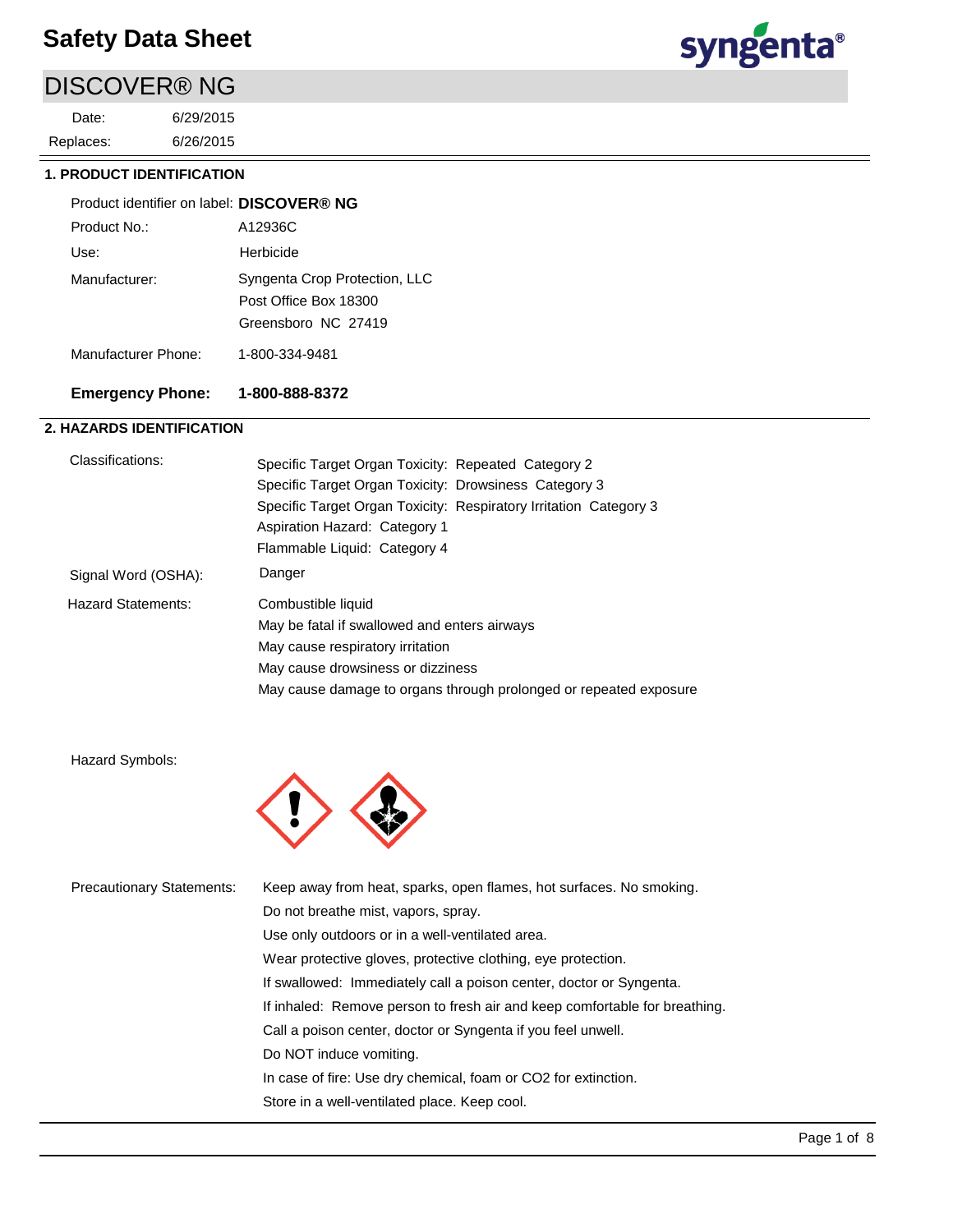# **syngenta**®

## 6/26/2015 6/29/2015 Replaces: Date: DISCOVER® NG Other Hazard Statements: None Store locked up. Dispose of contents and container in accordance with local regulations.

#### **3. COMPOSITION/INFORMATION ON INGREDIENTS**

| Chemical Name                                                                            | Common Name          | <b>CAS Number</b>   | Concentration       |
|------------------------------------------------------------------------------------------|----------------------|---------------------|---------------------|
| 1,2-Propanediol                                                                          | Propylene Glycol     | $57 - 55 - 6$       | <b>Trade Secret</b> |
| Acetophenone                                                                             | Acetophenone         | 98-86-2             | $< 10\%$            |
| <b>Acetate Ester</b>                                                                     | <b>Acetate Ester</b> | <b>Trade Secret</b> | <b>Trade Secret</b> |
| Cloquintocet-Mexyl                                                                       | Cloquintocet-Mexyl   | 99607-70-2          | <b>Trade Secret</b> |
| Other ingredients                                                                        | Other ingredients    | <b>Trade Secret</b> | >83.6%              |
| Propanoic acid, 2-[4-[(5-chloro-3-fluoro-2-<br>pyridinyl) oxy]-phenoxy]-2-propynyl ester | Clodinafop-Propargyl | 105512-06-9         | 6.4%                |

Ingredients not precisely identified are proprietary or non-hazardous. Values are not product specifications.

#### **4. FIRST AID MEASURES**

Have the product container, label or Safety Data Sheet with you when calling Syngenta (800-888-8372), a poison contol center or doctor, or going for treatment.

- If swallowed: Call Syngenta (800-888-8372), a poison control center or doctor immediately for treatment advice. Do not give any liquid to the person. Do not induce vomiting unless told to do so after calling 800-888- 8372 or by a poison control center or doctor. Do not give anything by mouth to an unconscious person. Ingestion:
- If in eyes: Hold eye open and rinse slowly and gently with water for 15-20 minutes. Remove contact lenses, if present, after 5 minutes, then continue rinsing eye. Call Syngenta (800-888-8372), a poison control center or doctor for treatment advice. Eye Contact:
- If on skin or clothing: Take off contaminated clothing. Rinse skin immediately with plenty of water for 15-20 minutes. Call Syngenta (800-888-8372), a poison control center or doctor for treatment advice. Skin Contact:
- If inhaled: Move person to fresh air. If person is not breathing, call 911 or an ambulance, then give artificial respiration, preferably mouth-to-mouth if possible. Call Syngenta (800-888-8372), a poison control center or doctor for further treatment advice. Inhalation:

Most important symptoms/effects:

Drowsiness or dizziness

Respiratory irritation

Indication of immediate medical attention and special treatment needed:

There is no specific antidote if this product is ingested.

Treat symptomatically.

#### **5. FIRE FIGHTING MEASURES**

Suitable (and unsuitable) extinguishing media:

Use dry chemical, foam or CO2 extinguishing media. If water is used to fight fire, dike and collect runoff.

Specific Hazards:

Combustible liquid. Can release vapors that form explosive mixtures at temperatures at or above the flash point. Heavy vapors can flow along surfaces to distant ignition sources and flash back.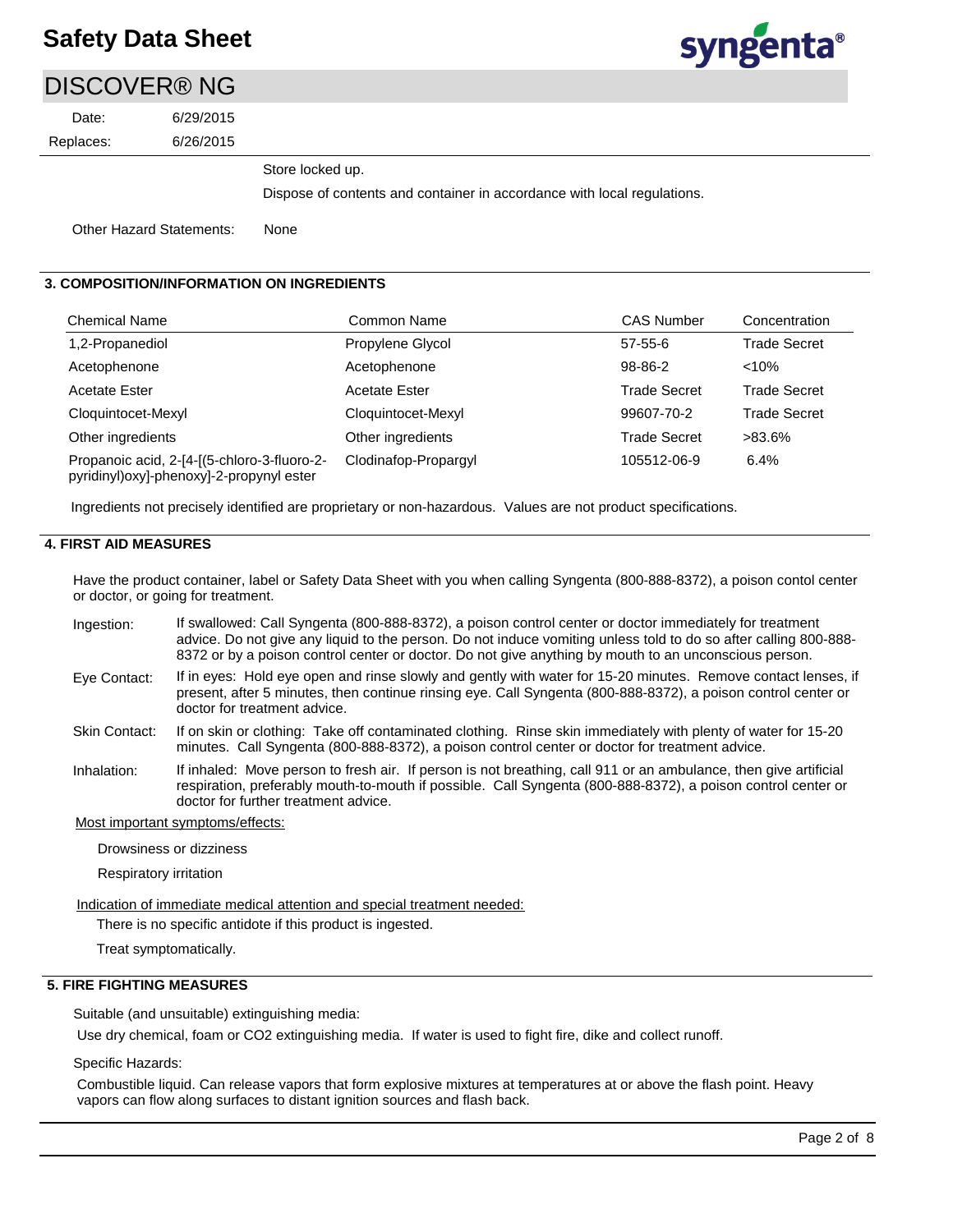# **syngenta**®

# DISCOVER® NG

6/26/2015 6/29/2015 Replaces: Date:

During a fire, irritating and possibly toxic gases may be generated by thermal decomposition or combustion.

Special protective equipment and precautions for firefighters:

Wear full protective clothing and self-contained breathing apparatus. Evacuate nonessential personnel from the area to prevent human exposure to fire, smoke, fumes or products of combustion.

#### **6. ACCIDENTAL RELEASE MEASURES**

Personal precautions, protective equipment, and emergency procedures:

Follow exposure controls/personal protection outlined in Section 8.

Methods and materials for containment and cleaning up:

Control the spill at its source. Contain the spill to prevent from spreading or contaminating soil or from entering sewage and drainage systems or any body of water. Clean up spills immediately, observing precautions outlined in Section 8. Cover entire spill with absorbing material and place into compatible disposal container. Scrub area with hard water detergent (e.g. commercial products such as Tide, Joy, Spic and Span). Pick up wash liquid with additional absorbent and place into compatible disposal container. Once all material is cleaned up and placed in a disposal container, seal container and arrange for disposition.

### **7. HANDLING AND STORAGE**

Precautions for safe handling:

Store the material in a well-ventilated, secure area out of reach of children and domestic animals. Do not store food, beverages or tobacco products in the storage area. Prevent eating, drinking, tobacco use, and cosmetic application in areas where there is a potential for exposure to the material. Wash thoroughly with soap and water after handling.

Conditions for safe storage, including any incompatibilities:

Not Applicable

#### **8. EXPOSURE CONTROLS/PERSONAL PROTECTION**

#### **THE FOLLOWING RECOMMENDATIONS FOR EXPOSURE CONTROLS/PERSONAL PROTECTION ARE INTENDED FOR THE MANUFACTURE, FORMULATION AND PACKAGING OF THIS PRODUCT.**

#### **FOR COMMERCIAL APPLICATIONS AND/OR ON-FARM APPLICATIONS CONSULT THE PRODUCT LABEL.**

Occupational Exposure Limits:

| <b>Chemical Name</b> | <b>OSHA PEL</b> | <b>ACGIH TLV</b> | Other                               | Source         |
|----------------------|-----------------|------------------|-------------------------------------|----------------|
| Propylene Glycol     | Not Established | Not Established  | 10 $mg/m3 TWA$                      | AIHA           |
| Acetophenone         | Not Established | 10 ppm TWA       | Not Established                     | Not Applicable |
| <b>Acetate Ester</b> | Not Established | Not Established  | Not Established                     | Not Applicable |
| Cloquintocet-Mexyl   | Not Established | Not Established  | 5 mg/m <sup>3</sup> TWA             | Syngenta       |
| Other ingredients    | Not Applicable  | Not Applicable   | Not Applicable                      | Not Applicable |
| Clodinafop-Propargyl | Not Established | Not Established  | 1.0 mg/m <sup>3</sup><br><b>TWA</b> | Manufacturer   |

#### Appropriate engineering controls:

Use effective engineering controls to comply with occupational exposure limits (if applicable).

Individual protection measures: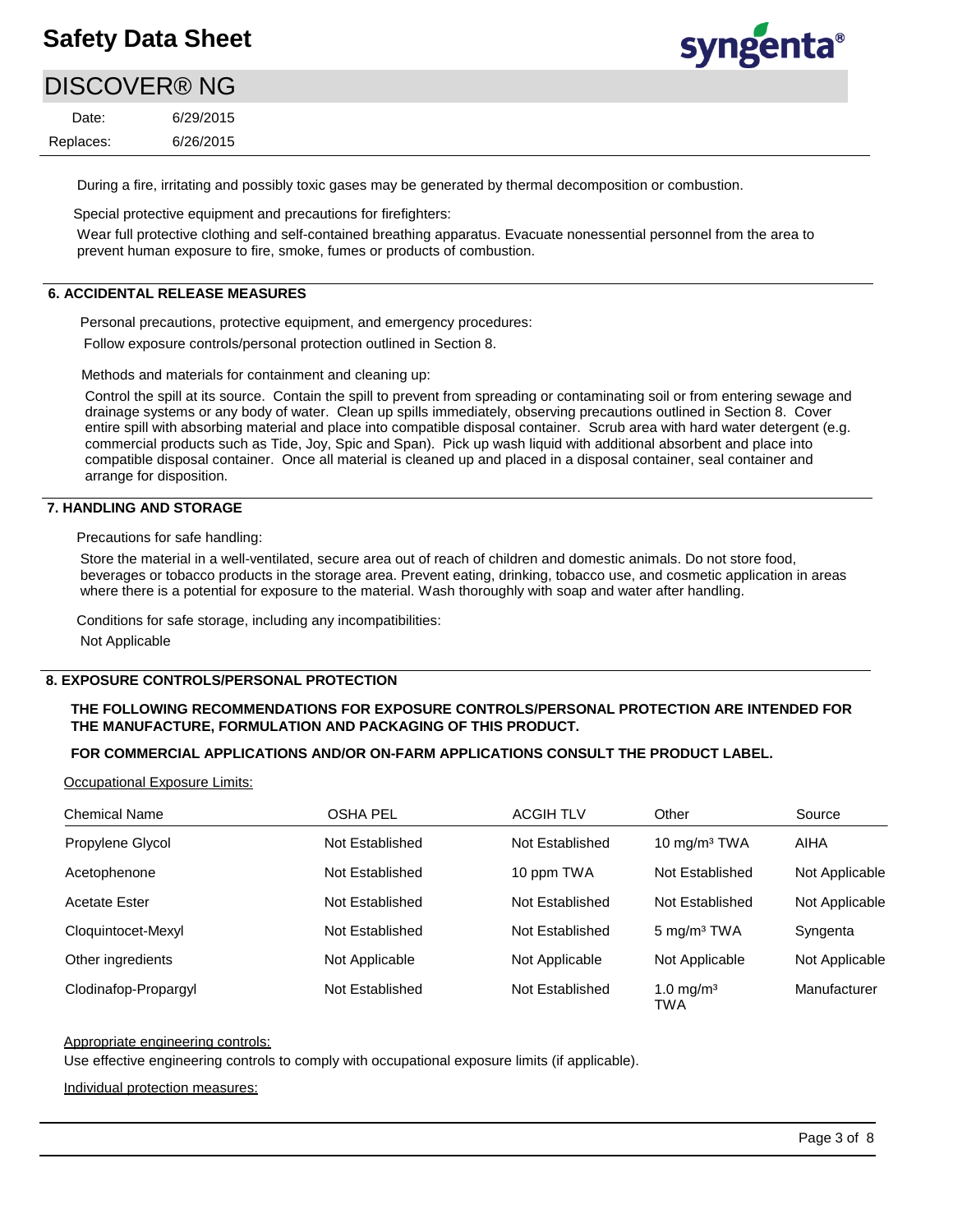# syngenta®

# DISCOVER® NG

6/26/2015 6/29/2015 Replaces: Date:

#### Ingestion:

Prevent eating, drinking, tobacco usage and cosmetic application in areas where there is a potential for exposure to the material. Wash thoroughly with soap and water after handling.

### Eye Contact:

Where eye contact is likely, use chemical splash goggles.

#### Skin Contact:

Where contact is likely, wear chemical-resistant gloves (such as barrier laminate, butyl rubber, nitrile rubber, neoprene rubber, natural rubber, polyethylene, polyvinyl chloride [PVC] or Viton), coveralls, socks and chemical-resistant footwear.

#### Inhalation:

A combination particulate/organic vapor respirator should be used until effective engineering controls are installed to comply with occupational exposure limits, or until exposure limits are established. Use a NIOSH certified respirator with an organic vapor (OV) cartridge or canister with any R, P or HE filter.

Use a self-contained breathing apparatus in cases of emergency spills, when exposure levels are unknown, or under any circumstances where air-purifying respirators may not provide adequate protection.

## **9. PHYSICAL AND CHEMICAL PROPERTIES**

| Appearance: Light brown liquid                                       |  |  |  |  |  |
|----------------------------------------------------------------------|--|--|--|--|--|
| Odor: Sweet aromatic                                                 |  |  |  |  |  |
| Odor Threshold: Not Available                                        |  |  |  |  |  |
| pH: $5 - 7$ (1% solution in H2O @ 77°F (25°C))                       |  |  |  |  |  |
| Melting point/freezing point: Not Available                          |  |  |  |  |  |
| Initial boiling point and boiling range: Not Available               |  |  |  |  |  |
| Flash Point (Test Method):<br>$185^{\circ}$ F                        |  |  |  |  |  |
| Flammable Limits (% in Air): Not Available                           |  |  |  |  |  |
| Flammability:<br>Combustible liquid                                  |  |  |  |  |  |
| Vapor Pressure: Clodinafop-Propargyl 4.0 x 10(-8) mmHg @ 68°F (20°C) |  |  |  |  |  |
| Vapor Density: Not Available                                         |  |  |  |  |  |
| Relative Density: 7.86 lbs/gal (typical) @ 68°F (20°C)               |  |  |  |  |  |
| Solubility (ies): Clodinafop-Propargyl 4 mg/l @ 77°F (25°C)          |  |  |  |  |  |
| Partition coefficient: n-octanol/water: Not Available                |  |  |  |  |  |
| Autoignition Temperature: Not Available                              |  |  |  |  |  |
| Decomposition Temperature: Not Available                             |  |  |  |  |  |
| Viscosity: Not Available                                             |  |  |  |  |  |
| Other: Not Available                                                 |  |  |  |  |  |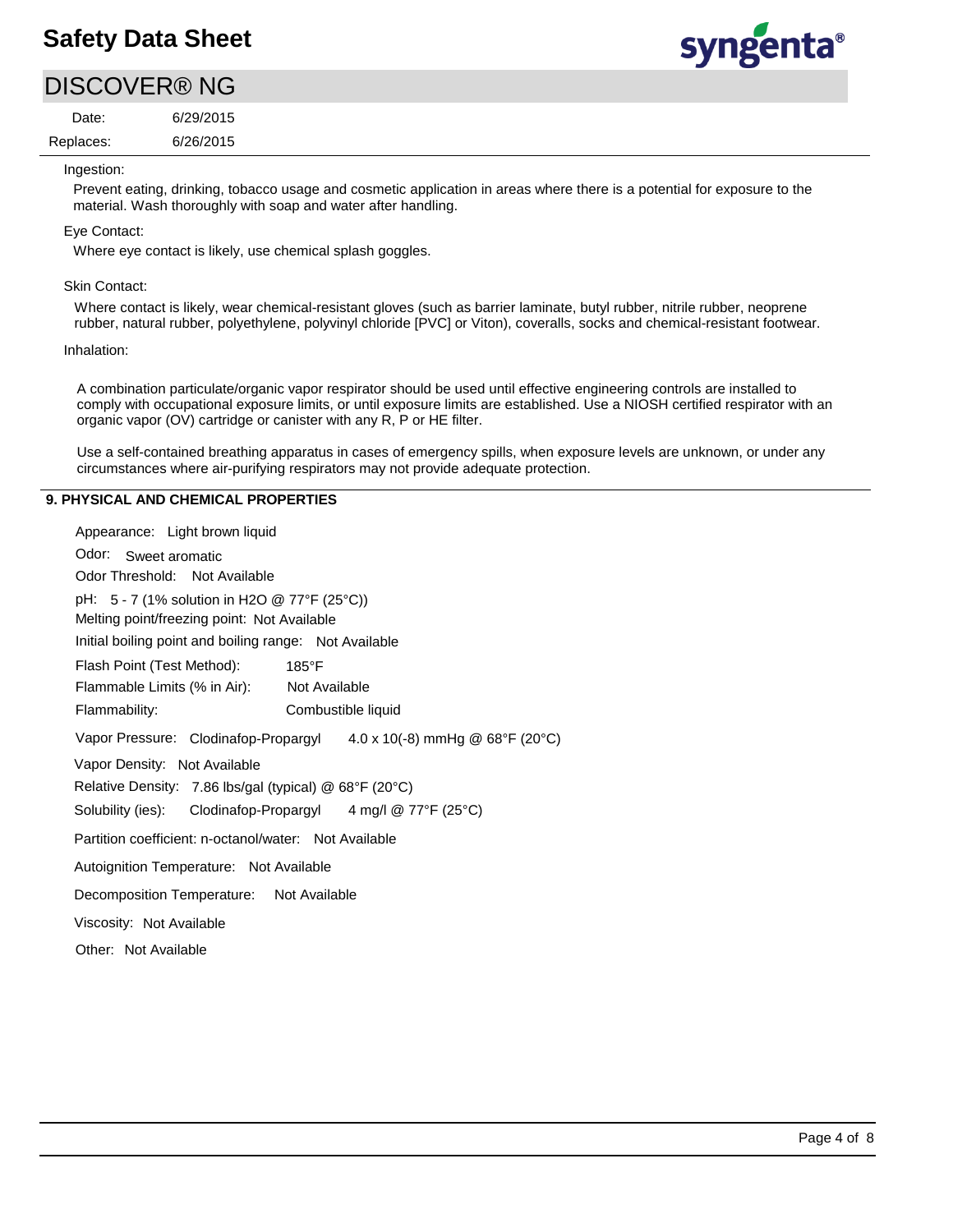## DISCOVER® NG

6/26/2015 6/29/2015 Replaces: Date:



#### **10. STABILITY AND REACTIVITY**

Reactivity: Not reactive.

Chemical stability: Stable under normal use and storage conditions.

Possibility of hazardous reactions: Will not occur.

Conditions to Avoid: None known.

Incompatible materials: None known.

Hazardous Decomposition Products: None known.

### **11. TOXICOLOGICAL INFORMATION**

## Health effects information

Likely routes of exposure: Dermal, Inhalation

Symptoms of exposure: Drowsiness or dizziness, Respiratory irritation

Delayed, immediate and chronic effects of exposure: Drowsiness or dizziness, Respiratory system effects

#### Numerical measures of toxicity (acute toxicity/irritation studies (finished product))

| Ingestion:                 | Oral (LD50 Female Rat):       | > 5000 mg/kg body weight    |
|----------------------------|-------------------------------|-----------------------------|
| Dermal:                    | Dermal (LD50 Rat) :           | > 5000 mg/kg body weight    |
| Inhalation:                | Inhalation (LC50 Rat):        | $> 5.57$ mg/l air - 4 hours |
| Eye Contact:               | Slightly Irritating (Rabbit)  |                             |
| Skin Contact:              | Mildly Irritating (Rabbit)    |                             |
| <b>Skin Sensitization:</b> | Not a Sensitizer (Guinea Pig) |                             |

#### Reproductive/Developmental Effects

Clodinafop-Propargyl: None observed.

#### Chronic/Subchronic Toxicity Studies

Clodinafop-Propargyl: Liver changes, anemia and skin reactions.

#### **Carcinogenicity**

Clodinafop-Propargyl: Increased incidences of benign tumors in mice (liver) and rats (ovary, prostate).

| <b>Chemical Name</b>                                                                     | NTP/IARC/OSHA Carcinogen |  |
|------------------------------------------------------------------------------------------|--------------------------|--|
| 1,2-Propanediol                                                                          | No.                      |  |
| Acetophenone                                                                             | No.                      |  |
| <b>Acetate Ester</b>                                                                     | No.                      |  |
| Cloquintocet-Mexyl                                                                       | No.                      |  |
| Other ingredients                                                                        | No.                      |  |
| Propanoic acid, 2-[4-[(5-chloro-3-fluoro-2-<br>pyridinyl) oxy]-phenoxy]-2-propynyl ester | No.                      |  |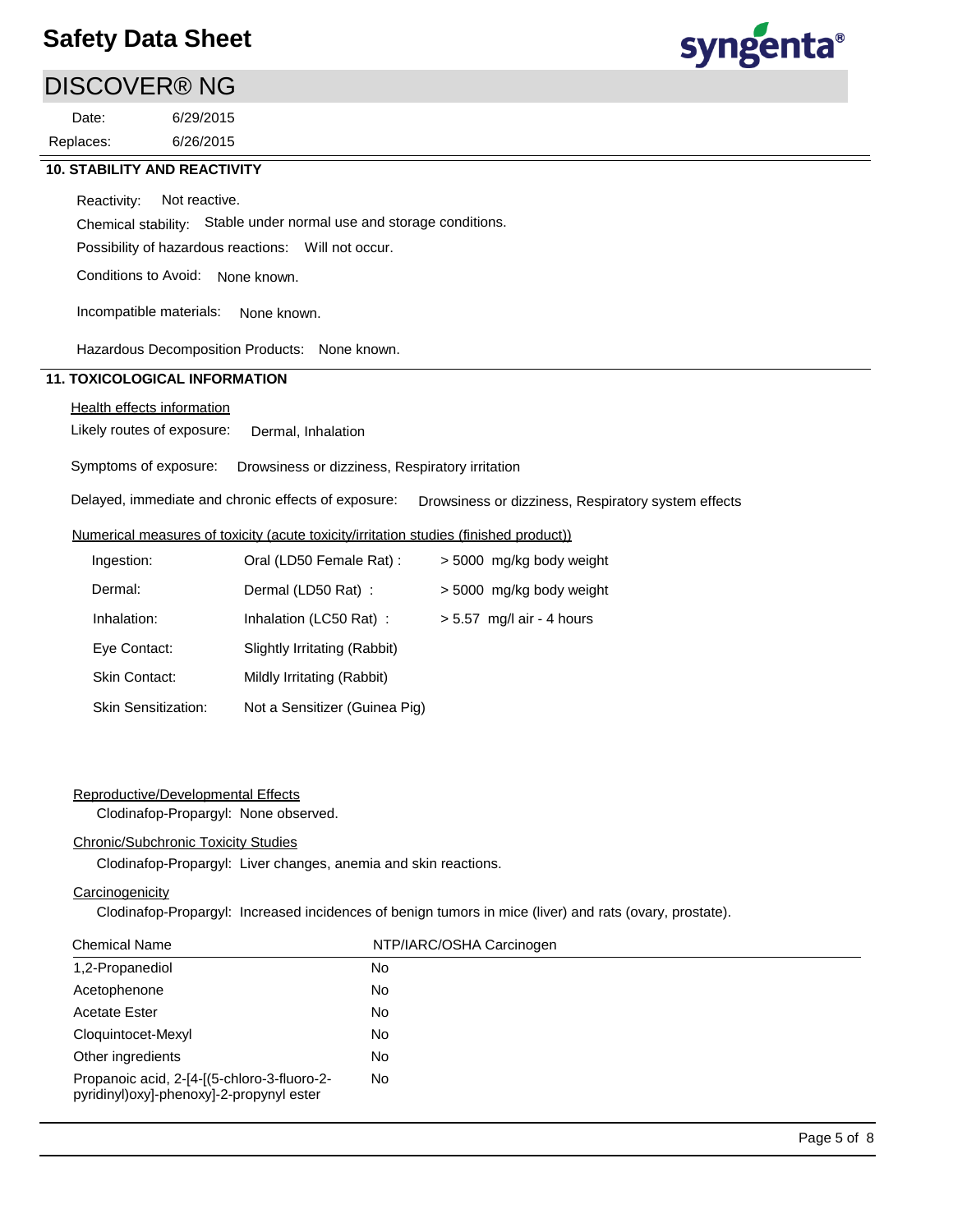## DISCOVER® NG

Date:

6/26/2015 Replaces:

#### **Other Toxicity Information**

None

### Toxicity of Other Components

6/29/2015

#### Acetate Ester

Slightly irritating to the eyes, but does not injure eye tissue. Frequent or prolonged skin contact may irritate and cause dermatitis. Occasional brief contact with the liquid will not result in significant irritation unless evaporation is impeded. Inhalation of vapor concentrations above recommended exposure levels are irritating to the eyes and the respiratory tract, may cause headaches and dizziness, are anesthetic and may have other central nervous system effects. Small amounts of the liquid aspirated into the respiratory system during injestion, or from vomiting, may cause bronchiopneumonia or pulmonary edema.

#### Acetophenone

Exposure causes severe eye and skin irritation. Prolonged contact may cause defatting of the skin and dermatitis or burns. Inhalation of high concentrations may cause central nervous system effects characterized by headache, dizziness, unconsciousness and coma. May cause irritation of the respiratory tract with burning, pain in the nose and throat, coughing, wheezing, shortness of breath and pulmonary edema. Ingestion may cause gastrointestinal irritation with nausea, vomiting and diarrhea.

#### Cloquintocet-Mexyl

Causes mild eye and skin irritation. Toxic if inhaled or swallowed. May cause sensitization by skin contact.

#### Other ingredients

#### Not Applicable

#### Propylene Glycol

Reported to cause central nervous system depression (anesthesia, dizziness, confusion), headache and nausea. Also, eye irritation may occur with lacrimation but no residual discomfort or injury. Prolonged contact to skin may cause mild to moderate irritation and possible allergic reactions. Chronic dietary exposure caused kidney and liver injury in experimental animals.

#### Target Organs

| Liver, skin, bone marrow          |
|-----------------------------------|
|                                   |
| Eye, skin, respiratory tract, CNS |
| CNS, skin, eye                    |
| Eye, skin, lung, digestive tract  |
| Not Applicable                    |
| CNS, kidney, liver                |
|                                   |

#### **12. ECOLOGICAL INFORMATION**

#### Eco-Acute Toxicity

Clodinafop-Propargyl: Fish (Bluegill Sunfish) 96-hour LC50 0.24 ppm Green Algae 5-day EC50 > 3.9 ppm Invertebrate (Water Flea) Daphnia Magna 48-hour EC50 > 2.0 ppm Bird (Bobwhite Quail) 14-day LD50 1455 mg/kg

Environmental Fate Clodinafop-Propargyl:

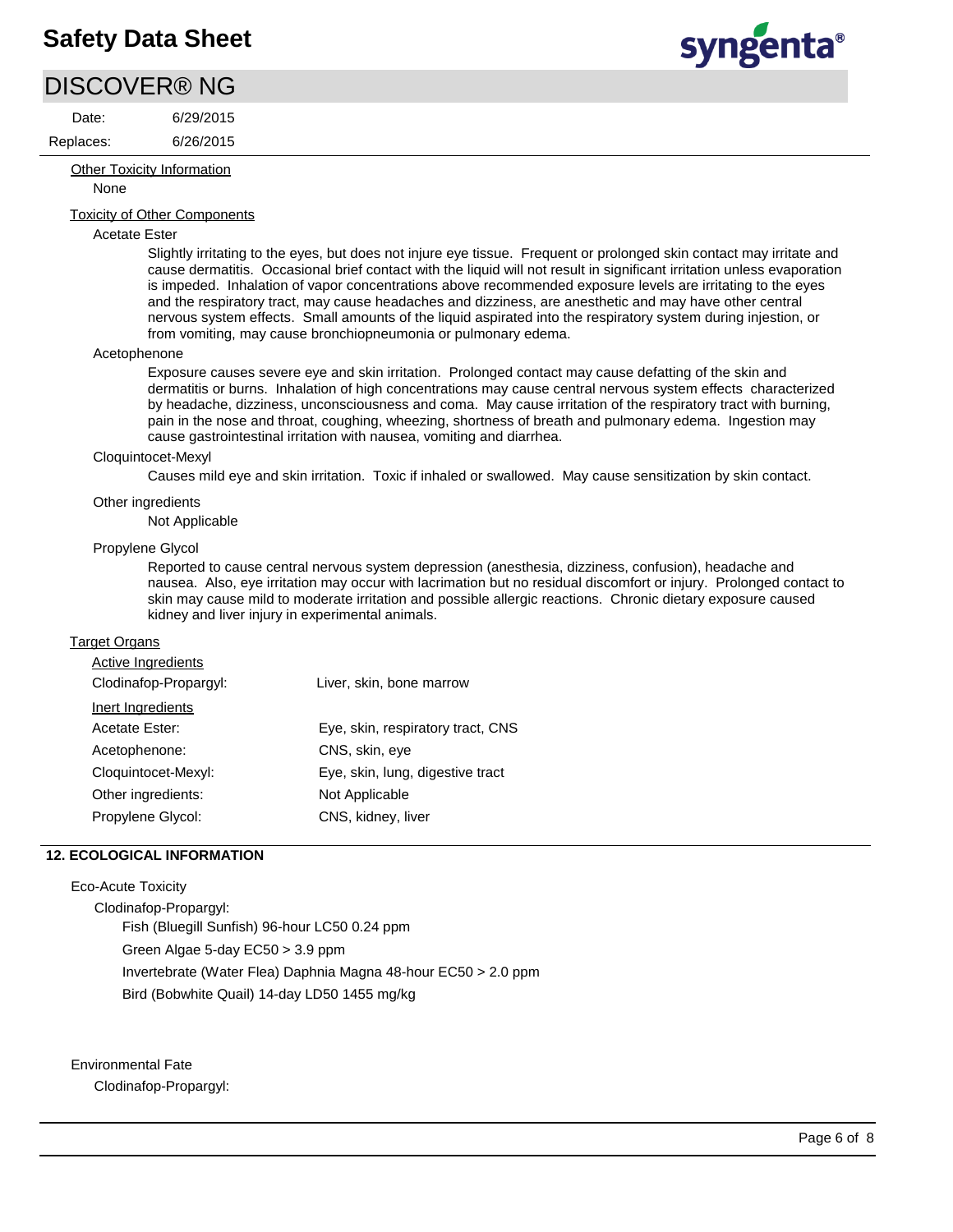# syngenta®

# DISCOVER® NG

6/26/2015 6/29/2015 Replaces: Date:

> The information presented here is for the active ingredient, clodinafop-propargyl. Low bioaccumulation potential. Not persistent in soil or water. Low to moderate mobility in soil. Sinks in water (after 24 h).

#### **13. DISPOSAL CONSIDERATIONS**

#### Disposal:

Do not reuse product containers. Dispose of product containers, waste containers, and residues according to local, state, and federal health and environmental regulations.

Characteristic Waste: Under certain circumstances, discarded product may exhibit TCLP hazardous characteristics. A hazardous waste determination should be done on a case by case basis.

Listed Waste: Not Applicable

### **14. TRANSPORT INFORMATION**

#### DOT Classification

Ground Transport - NAFTA Non-Bulk Containers (< 119 gal): Not regulated Bulk Containers (> 119 gal): Proper Shipping Name: Compounds, Weed Killing, Liquid (Acetophenone) Hazard Class: Class 3 Identification Number: NA 1993 Packing Group: PG III

#### **Comments**

Water Transport - International Proper Shipping Name: Environmentally Hazardous Substance, Liquid, N.O.S. (Clodinafop-Propargyl, Cloquintocet-Mexyl), Marine Pollutant Hazard Class: Class 9 Identification Number: UN 3082 Packing Group: PG III

Air Transport Proper Shipping Name: Environmentally Hazardous Substance, Liquid, N.O.S. (Clodinafop-Propargyl, Cloquintocet-Mexyl) Hazard Class: Class 9 Identification Number: UN 3082 Packing Group: PG III

#### **15. REGULATORY INFORMATION**

#### Pesticide Registration:

This chemical is a pesticide product registered by the Environmental Protection Agency and is subject to certain labeling requirements under federal pesticide law. These requirements differ from the classification criteria and hazard information required for safety data sheets, and for workplace labels of non-pesticide chemicals. Following is the hazard information as required on the pesticide label:

Caution: Harmful if absorbed through skin. Harmful if inhaled. Avoid breathing dust. Causes moderate eye irritation. Avoid contact with eyes, skin, or clothing. Wear long-sleeved shirt and long pants, socks and shoes and chemicalresistant gloves made of any waterproof material. Remove and wash contaminated clothing before reuse. Wash thoroughly with soap and water after handling and before eating, drinking, chewing gum, using tobacco or using the toilet.

EPCRA SARA Title III Classification: EPA Registration Number(s): 100-1173

Page 7 of 8